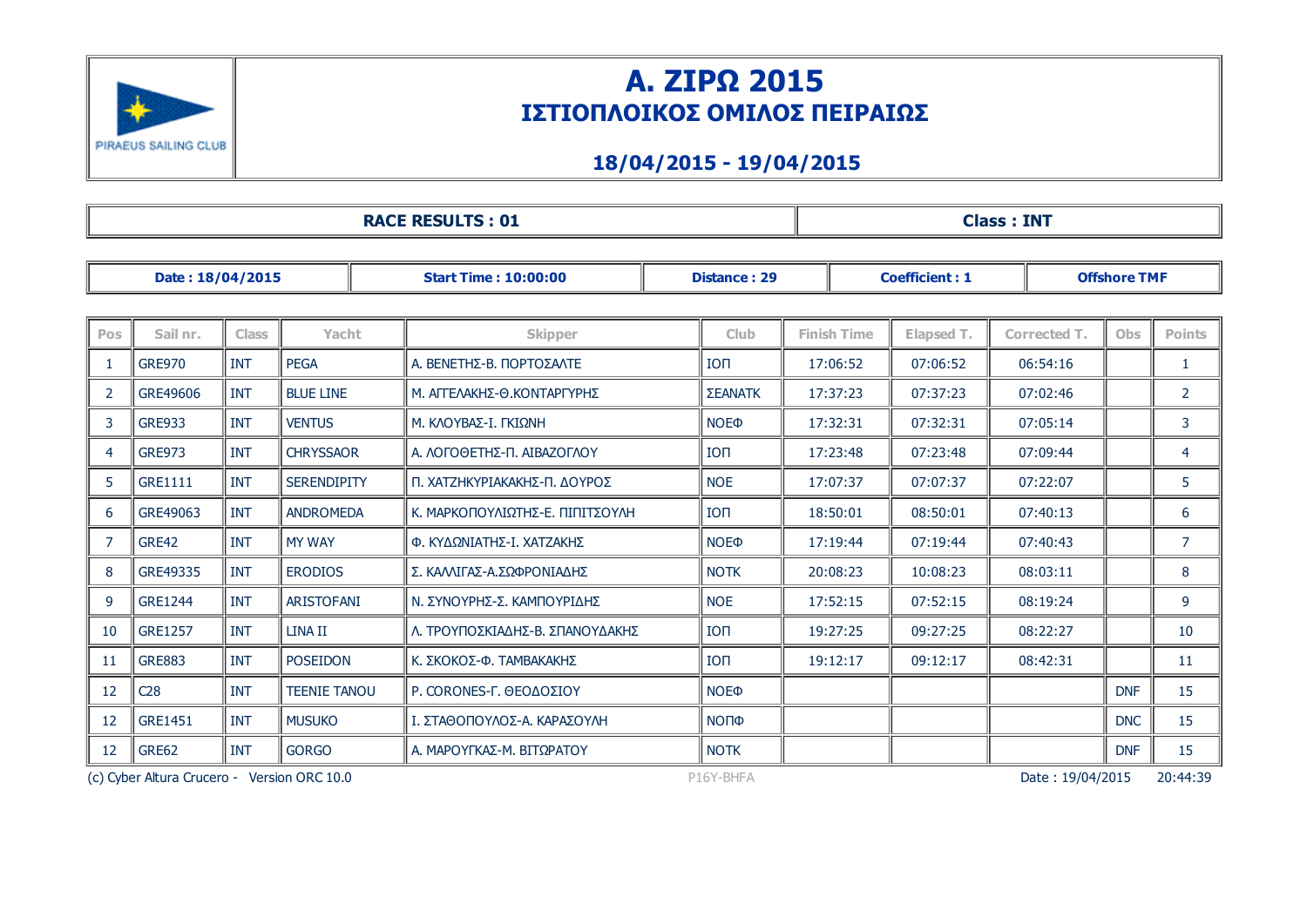

# Α. ΖΙΡΩ 2015 ΙΣΤΙΟΠΛΟΙΚΟΣ ΟΜΙΛΟΣ ΠΕΙΡΑΙΩΣ

### 18/04/2015 19/04/2015

| <b>RACE RESULTS: 02</b>                                  |                |              |                     |                                 |                        | <b>Class: INT</b>                            |            |                     |            |                |  |
|----------------------------------------------------------|----------------|--------------|---------------------|---------------------------------|------------------------|----------------------------------------------|------------|---------------------|------------|----------------|--|
| Date: 19/04/2015<br><b>Start Time: 11:00:00</b>          |                |              |                     |                                 | <b>Distance: 26</b>    | <b>Coefficient: 1</b><br><b>Offshore TMF</b> |            |                     |            |                |  |
|                                                          |                |              |                     |                                 |                        |                                              |            |                     |            |                |  |
| Pos                                                      | Sail nr.       | <b>Class</b> | Yacht               | <b>Skipper</b>                  | <b>Club</b>            | <b>Finish Time</b>                           | Elapsed T. | <b>Corrected T.</b> | <b>Obs</b> | <b>Points</b>  |  |
| -1                                                       | <b>GRE1244</b> | <b>INT</b>   | <b>ARISTOFANI</b>   | Ν. ΣΥΝΟΥΡΗΣ-Σ. ΚΑΜΠΟΥΡΙΔΗΣ      | <b>NOE</b>             | 16:08:07                                     | 05:08:07   | 05:25:50            |            | 1              |  |
| 2                                                        | <b>GRE970</b>  | <b>INT</b>   | <b>PEGA</b>         | Α. ΒΕΝΕΤΗΣ-Β. ΠΟΡΤΟΣΑΛΤΕ        | <b>ION</b>             | 16:49:33                                     | 05:49:33   | 05:39:14            |            | $\overline{2}$ |  |
| 3                                                        | GRE49606       | INT          | <b>BLUE LINE</b>    | Μ. ΑΓΓΕΛΑΚΗΣ-Θ.ΚΟΝΤΑΡΓΥΡΗΣ      | <b>ΣΕΑΝΑΤΚ</b>         | 17:08:45                                     | 06:08:45   | 05:40:50            |            | 3              |  |
| $\overline{4}$                                           | <b>GRE933</b>  | <b>INT</b>   | <b>VENTUS</b>       | Μ. ΚΛΟΥΒΑΣ-Ι. ΓΚΙΩΝΗ            | <b>NOE</b> <sup></sup> | 17:03:23                                     | 06:03:23   | 05:41:28            |            | 4              |  |
| 5                                                        | <b>GRE973</b>  | <b>INT</b>   | <b>CHRYSSAOR</b>    | Α. ΛΟΓΟΘΕΤΗΣ-Π. ΑΙΒΑΖΟΓΛΟΥ      | <b>ION</b>             | 16:52:54                                     | 05:52:54   | 05:41:43            |            | 5              |  |
| 6                                                        | <b>GRE1111</b> | <b>INT</b>   | <b>SERENDIPITY</b>  | Π. ΧΑΤΖΗΚΥΡΙΑΚΑΚΗΣ-Π. ΔΟΥΡΟΣ    | <b>NOE</b>             | 16:32:57                                     | 05:32:57   | 05:44:14            |            | 6              |  |
| 7                                                        | <b>GRE883</b>  | <b>INT</b>   | <b>POSEIDON</b>     | Κ. ΣΚΟΚΟΣ-Φ. ΤΑΜΒΑΚΑΚΗΣ         | <b>ION</b>             | 17:09:38                                     | 06:09:38   | 05:49:43            |            | $\overline{7}$ |  |
| 8                                                        | <b>GRE1257</b> | <b>INT</b>   | <b>LINA II</b>      | Λ. ΤΡΟΥΠΟΣΚΙΑΔΗΣ-Β. ΣΠΑΝΟΥΔΑΚΗΣ | <b>ION</b>             | 17:49:21                                     | 06:49:21   | 06:02:29            |            | 8              |  |
| 9                                                        | GRE42          | <b>INT</b>   | <b>MY WAY</b>       | Φ. ΚΥΔΩΝΙΑΤΗΣ-Ι. ΧΑΤΖΑΚΗΣ       | <b>NOE</b> <sup></sup> | 16:46:47                                     | 05:46:47   | 06:03:19            |            | 9              |  |
| 10                                                       | <b>GRE62</b>   | <b>INT</b>   | <b>GORGO</b>        | Α. ΜΑΡΟΥΓΚΑΣ-Μ. ΒΙΤΩΡΑΤΟΥ       | <b>NOTK</b>            | 18:42:08                                     | 07:42:08   | 06:18:18            |            | 10             |  |
| 11                                                       | GRE49335       | <b>INT</b>   | <b>ERODIOS</b>      | Σ. ΚΑΛΛΙΓΑΣ-Α.ΣΩΦΡΟΝΙΑΔΗΣ       | <b>NOTK</b>            | 19:03:24                                     | 08:03:24   | 06:23:55            |            | 11             |  |
| -12                                                      | GRE49063       | INT          | <b>ANDROMEDA</b>    | Κ. ΜΑΡΚΟΠΟΥΛΙΩΤΗΣ-Ε. ΠΙΠΙΤΣΟΥΛΗ | <b>ION</b>             | 18:37:40                                     | 07:37:40   | 06:37:24            |            | 12             |  |
| 13                                                       | C28            | <b>INT</b>   | <b>TEENIE TANOU</b> | P. CORONES-Γ. ΘΕΟΔΟΣΙΟΥ         | <b>NOE</b> <sup></sup> | 20:22:45                                     | 09:22:45   | 07:48:09            |            | 13             |  |
| 14                                                       | <b>GRE1451</b> | <b>INT</b>   | <b>MUSUKO</b>       | Ι. ΣΤΑΘΟΠΟΥΛΟΣ-Α. ΚΑΡΑΣΟΥΛΗ     | ΝΟΠΦ                   |                                              |            |                     | <b>DNC</b> | 15             |  |
| (c) Cyber Altura Crucero - Version ORC 10.0<br>P16Y-BHFA |                |              |                     |                                 |                        | Date: 19/04/2015                             |            | 20:42:30            |            |                |  |